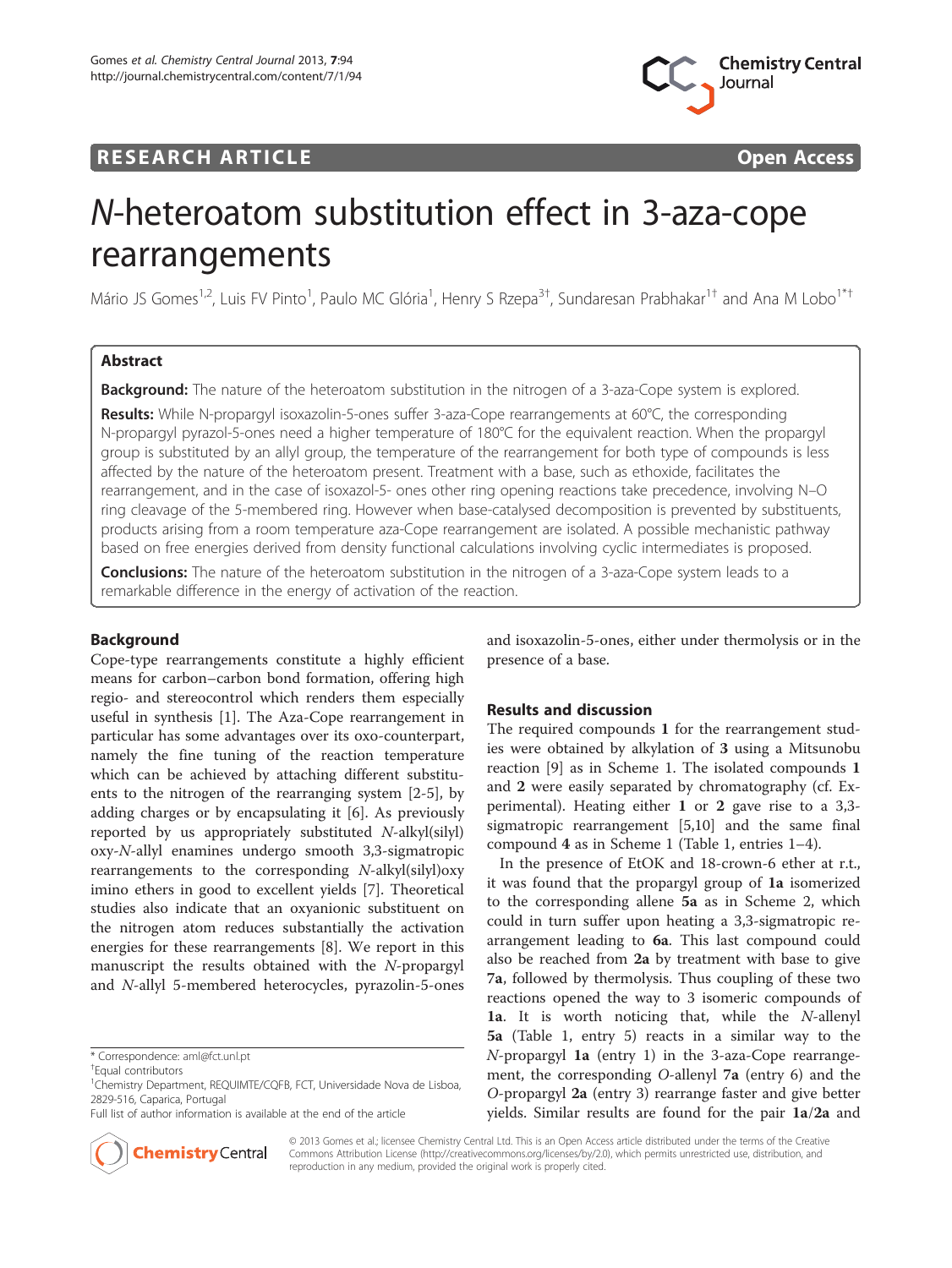<span id="page-1-0"></span>

1b/2b. The reason is probably related to the more facile nature of the 3-oxa-Cope (Claisen) versus the 3-aza-Cope rearrangements [[3\]](#page-11-0).

Next, the N-propargyl isoxazolinones 8a,b and the  $N$ -allyl **8c,d** [\[11](#page-11-0)] were synthesised (cf. Experimental) and heated to give the corresponding rearranged compounds, the allenes 9a,b, (Scheme [3,](#page-2-0) Table [2,](#page-2-0) entries 1,2) and the allyl 9c,d (Scheme [4,](#page-3-0) Table [2,](#page-2-0) entries 3,4). It was found that the first ones required a much lower temperature for the rearrangement.

The synthesis of 8e is depicted in Scheme [5](#page-3-0) as well as its product after heating (Table [2](#page-2-0), entry 5). Desilylation [[12\]](#page-11-0) of compound 10 yielded the corresponding enehydroxylamine 11, which was found to be unstable and to lactonise spontaneously to the 2-allyl-isoxazolone 8e (Scheme [5](#page-3-0)). The latter on thermolysis (180°C) furnished 2-cyano-pent-4-enoic acid ethyl ester 12, as shown. In this case the thermodynamic gain resulting from the loss of carbon dioxide from the rearranged product 9e is also accompanied by the formation of the cyano derivative 12 [[13](#page-11-0)].When treated with potassium ethoxide, 8e led to the formation of N-allyl-malonamic acid ethyl ester 13 instead of the rearranged product (Scheme [6\)](#page-4-0).

Table 1 Rearrangements of pyrazolin-5-ones 1 and their isomers 2

| # | Pyrazolinones 1 &<br>isomers 2 | Conditions temp./<br>time | Products yield <sup>a</sup><br>(%) |
|---|--------------------------------|---------------------------|------------------------------------|
|   | 1 <b>1a</b> : $R = Me$         | 180°C / 60 m              | <b>4a</b> : $R = Me(35)$           |
|   | 2 <b>1b</b> : $R = Ph$         | 180°C / 10 m              | <b>4b</b> : $R = Ph (72)$          |
|   | 3 <b>2a</b> : $R = Me$         | 180°C / 10 m              | <b>4a</b> : $R = Me(90)$           |
|   | 4 2 <b>b</b> $R = Ph$          | 180°C / 10 m              | <b>4b</b> : $R = Ph(99)$           |
|   | 5 <b>5a</b> : $R = Me$         | 180°C / 30 m              | <b>6a</b> : $R = Me(30)$           |
|   | 6 <b>7a</b> : $R = Me$         | 180°C / 10 m              | <b>6a</b> : $R = Me(80)$           |

<sup>a</sup>lsolated yields after flash-chromatography.

Again loss of carbon dioxide, as found earlier by Woodman [[14\]](#page-11-0), occurred with a rearrangement possibly involving cyclic intermediates to provide the amide group of 13 [[15\]](#page-11-0).The energetics of possible mechanistic pathways for this process were explored using a density functional approach (ωB97XD functional, 6-311G(d,p) basis set and SCRF(CPCM) continuum solvation method for ethanol as a model polar solvent). The reaction is sufficiently complex that a significant number of possible mechanistic pathways can be envisaged using the classical "arrow pushing" approach. Here we adopt the approach of incrementally locating pathways to the product and optimizing them for the lowest overall activation free energy. Such an approach of course does not guarantee finding the global energetic minimum in mechanistic pathways. Instead the objective is to find a thermally reasonable pathway that might approximately correspond to the observed rate of the reaction, and along the way eliminating pathways that have unreasonably high activation free energies.

The mechanistic exploration is set out in Scheme [6](#page-4-0). The first route explored involved 8e and ethoxide anion acting as a nucleophile. Addition of the ethoxide gives 8e-1 as the first intermediate, followed by ring closure to 8e-2 [\[16](#page-11-0)]. The most direct route (Occams's razor) to 13 is by a dyotropic rearrangement of 8e-2 to 8e-3, followed by protonation and decarboxylation. The energetic high point of this pathway is the transition state for the dyotropic rearrangement of the intermediate oxaziridine (8e-TS1) which manifests as unreasonably high (Additional file [1](#page-11-0): Table S1, entry 4)<sup>a</sup>.

The next route explored was with ethoxide acting as a base, abstracting the allylic proton to give the intermediate 8e-4. A ring closure to 8e-5, followed by 1,3 intramolecular proton transfer to give 8e-6, a second proton transfer to reform alkoxide anion and final ring opening to 8e-7 gives 8e-8, which is merely a tautomer of 8e-3 and can decarboxylate as before to give 13. The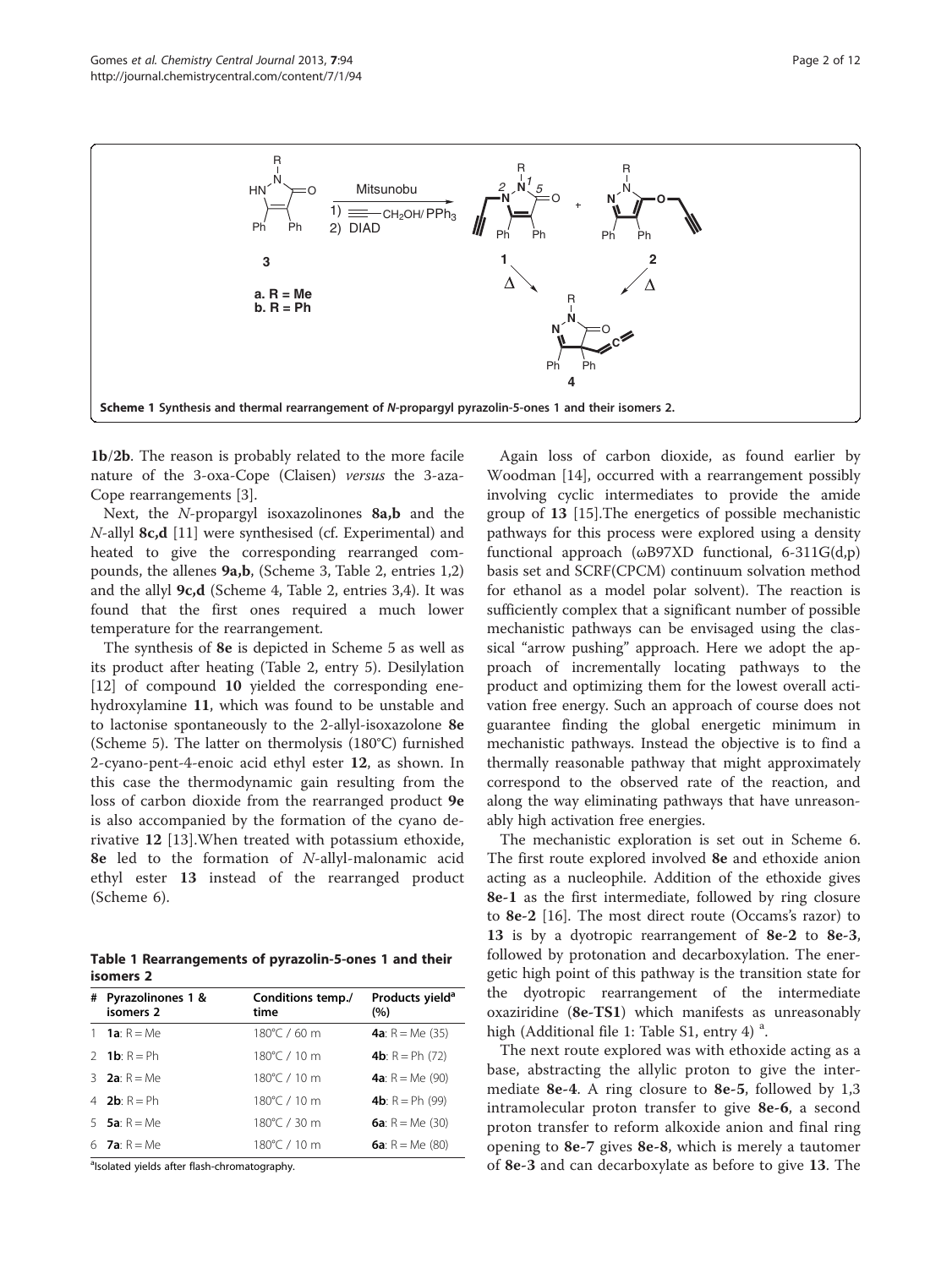<span id="page-2-0"></span>

high point of this pathway is 8e-TS2, which shows as an entirely reasonable barrier for the reaction (Additional file [1](#page-11-0): Table S1, entry 5). Whilst this does not constitute a formal mechanistic proof of the reaction, it does imply a reasonable one, and further that any alternative mechanism must have an overall lower energy barrier than this one.

Whereas it is traditional, indeed conventional, for the mechanism of a synthetic pathway to be speculated upon using mechanistic reaction arrows, we suggest here that increasingly such speculations must be supported by a computational exploration of the potential free energy surface. In this case, this has been done with a procedure which, including as it does dispersion corrections for all species, a triple-zeta quality basis with polarization functions, and a correction for continuum solvation, is suggested to be the minimum in quality appropriate for such exploration.

Exposure of 2-allyl-3,4-diphenyl-isoxazolin-5-one (8d) to similar conditions gave rise after 10 minutes to 14 in 25% yield (along with desoxybenzoin in 45%, Scheme [7](#page-5-0)) with no 3-aza-Cope rearrangement being observed. Compound 14 was found to generate desoxybenzoin (15  $R = H$ ) by quenching under aqueous acidic conditions. Quenching the reaction with deuterated acetic acid  $(CH<sub>3</sub>COOD)$  resulted in the isolation of monodeuterated



benzoin (15  $R = D$ ). A possible mechanism is shown and follows along equivalent intermediates, 8d-3 or the oxaziridine derived 8d-4 [[17\]](#page-11-0), until reaching 8d-5. A phenyl substituent on carbon 3 in the β-lactone ring of 8d-5 now leads instead to 14.

Substrate 8b, where formation of the carbanion adjacent to the ring nitrogen of the oxazolidinone is blocked by substitution, was next treated with potassium ethoxide (0.1 eq), in the presence of 18-crown-6 ether, at room temperature (5 days), and gave rise to 9b in 55% yield (cf. Scheme [8\)](#page-6-0). Here the opening of the five membered ring leading to 8b-1 might lower the energy of the reaction either by allowing an easier access to the conformation leading to the transition state or by anionic charge acceleration of the rearrangement. The importance of EtOK was noticed further when, after 5 days at r. t., in its absence, the rearrangement of 8b was observed to occur, but in a much lower yield  $\left($  < 10%). The same compound treated with LDA or tert-BuLi, in the

Table 2 Thermolysis of isoxazolin-5-ones 8 in the presence and absence of potassium ethoxide

| #             | Compounds 8           | <b>Conditions</b>               | Products Yield <sup>a</sup> (%) |                               |
|---------------|-----------------------|---------------------------------|---------------------------------|-------------------------------|
|               |                       | Temp./Time                      | 9                               | <b>Others</b>                 |
| 1             | 8a: $R = H$           | $60^{\circ}$ C / 30 m           | <b>9a</b> $(75)$                |                               |
| $\mathcal{P}$ | <b>8b</b> : $R = Me$  | $60^{\circ}$ C / 10 m           | <b>9b</b> $(85)$                | L,                            |
| 3             | $8c: R' = Me$         | 180°C / 7 h                     | 9c $(95)^b$                     |                               |
| 4             | $8d$ : R' = Ph        | 180°C / 5 h                     | 9d(97)                          |                               |
| 5             | 8e                    | 180°C / 5 h                     |                                 | 12(80)                        |
| 6             | 8e                    | $FtOK^{c,d}$ / RT / 5 h         | i.                              | 13(80)                        |
| 7             | <b>8d</b> : $R' = Ph$ | $FtOK^{c,d}$ / RT / 10 m        | $\frac{1}{2}$                   | <b>14</b> (25) <b>15</b> (45) |
| 8             | <b>8b</b> : $R = Me$  | EtOK <sup>c,e</sup> / RT / 5 d  | 9b(55)                          | $\overline{a}$                |
|               |                       | EtOK <sup>c,d</sup> / RT / 10 m | 9b(30)                          |                               |

<sup>a</sup>lsolated yields after flash-chromatography. <sup>b</sup>See ref. 11. <sup>c</sup>ln the presence of 18-crown-6 ether. <sup>d</sup>In the presence of EtOK (1.5 eq). <sup>e</sup>In the presence of EtOK (0.1 eq).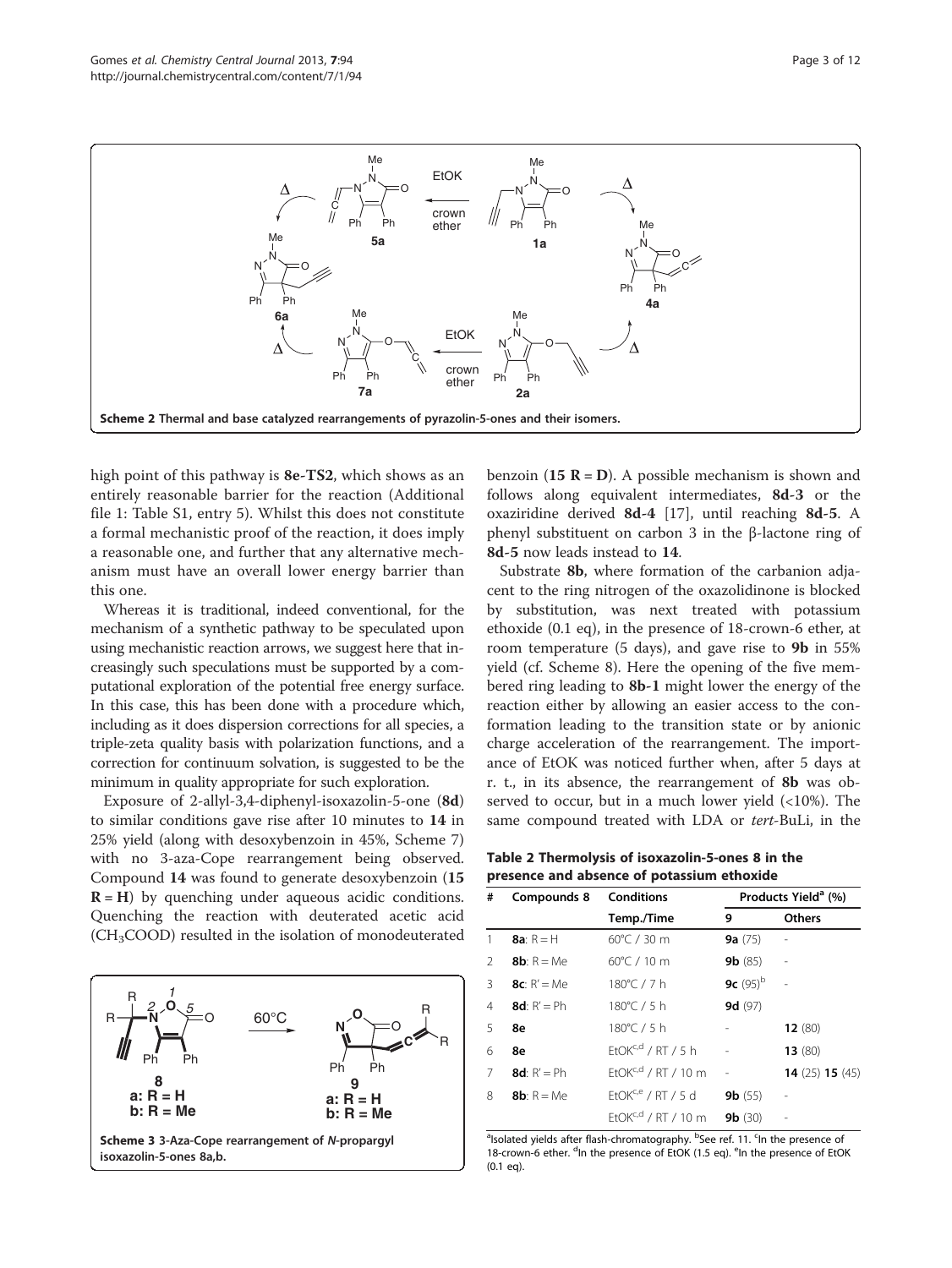<span id="page-3-0"></span>

presence of 12-crown-6 ether and in the same conditions of concentration and temperature, showed no reaction. Thus the anion derived from the possible base removal of the terminal triple bond proton does not appear to accelerate the rearrangement, but the oxyanion formed upon the isoxazolidinone ring opening did have a moderately positive effect enabling the rearrangement to occur at room temperature.

## Conclusions

In conclusion: 1) substitution of the nitrogen-1 of pyrazolin-5-ones by oxygen lowers the temperature of the 3-aza-Cope rearrangement of isoxazolin-5-ones vis-à-vis the corresponding pyrazolin-5-ones when the rearranging element includes a propargyl group attached to the heterocyclic nitrogen-2; 2) when the propargyl group is replaced by an allyl group the rearranging temperature is higher and similar in both compounds; 3) treatment with potassium ethoxide as base in the presence of 12-crown-6 ether at room temperature, while leaving the pyrazolin-5-one heterocycle untouched, leads to ring opening of



isoxazolin-5-ones, followed by further reactions. The putative oxaziridine or other cyclic intermediate then suffer base catalysed ring opening reaction whenever there are protons available in the carbon α to the ring nitrogen, leading to a 6-membered aza,oxa-ring system. When such position is blocked by substituents the 3-aza-Cope rearrangement occurs at room temperature.

## Experimental

#### General

Melting points were determined on a Reichert Thermovar apparatus and are uncorrected. Ordinary mass spectra were recorded on a Fisons TRIO 2000 or AEI MS-9 spectrometer. High-resolution MS spectra (HRMS) were obtained on a FT- ICR/ MS Finnigan FT/MS 2001-DT spectrometer at 70 eV by electron impact or on a Finnigan MAT 900 ST spectrometer by ESI. Infrared (IR) spectra were recorded on a Perkin–Elmer 1000X FT-IR spectrometer. Proton and <sup>13</sup>C NMR spectra were recorded in CDCl<sub>3</sub> on a Bruker ARX 400 spectrometer (400 MHz for CDCl<sub>3</sub> on a Bruker ARX 400 spectrometer (400 MHz for <sup>1</sup>H, 100.63 MHz for <sup>13</sup>C). Chemical shifts are reported relative to tetramethylsilane as the internal reference ( $\delta_H$  0.00) for <sup>1</sup>H NMR spectra and to CDCl<sub>3</sub> ( $\delta_C$  77.00) for  $^{13}$ C NMR spectra. IR spectra were run on an FT Perkin– Elmer 1000 instrument, with absorption frequencies expressed in reciprocal centimeters. Thin-layer chromatography was performed on Merck silica gel 60  $F_{254}$  0.2 mm thick plates, visualized under UV light or by exposing to iodine vapour. For preparative separations the plates were 0.5–1 mm thick. For flash chromatography silica Merck Kieselgel 60, 70–230 mesh was used. Usual work-up implies drying the water- or brine-washed organic extracts over anhydrous sodium sulfate or magnesium sulfate, followed by filtration and solvent removal under reduced pressure. Anhydrous solvents were dried and freshly distilled by standard methods [[18](#page-11-0)].

# Synthesis of starting materials Ethyl 3-oxo-2-phenyl-butanoate

To a solution of ethyl acetoacetate (1.5 g, 11.5 mmol) in  $CH_2Cl_2$  (45 mL), was added triphenylbismuth carbonate [[19](#page-11-0)] (6.33 g, 12.6 mmol). After being stirred under argon for 24 h at 40°C, the mixture was filtered and concentrated at reduced pressure. The crude was purified by CC (silica;  $Et<sub>2</sub>O / n$ -hexane 1:3) to give the title compound as a yellow oil [\[20](#page-11-0)] (1.44 g, 61%): IR (NaCl)  $v_{\text{max}}$  (cm<sup>-1</sup>): 3063, 2983, 1745 (C = O, ester), 1721 (C = O, ketone). <sup>1</sup>H NMR (400 MHz CDCl<sub>3</sub>) keto-enol equilibrium, enol (55%):  $\delta$  1.18 (3H, t, J = 7.2 Hz, OCH<sub>2</sub>CH<sub>3</sub>), 1.85 (3H, s, CH<sub>3</sub>CO), 4.23 (2H, m, OCH<sub>2</sub>CH<sub>3</sub>), 7.14 – 7.38 (5H, m, Ar–H), 13.13 (1H, s, OH); ketone (45%); 1.27 (3H, t, J = 7.2 Hz, OCH<sub>2</sub>CH<sub>3</sub>), 2.18 (3H, s, CH<sub>3</sub>CO), 4.23 (2H, m,  $OCH_2CH_3$ ), 4.69 (1H, s, PhCH), 7.14 – 7.38 (5 H, m, Ar–H).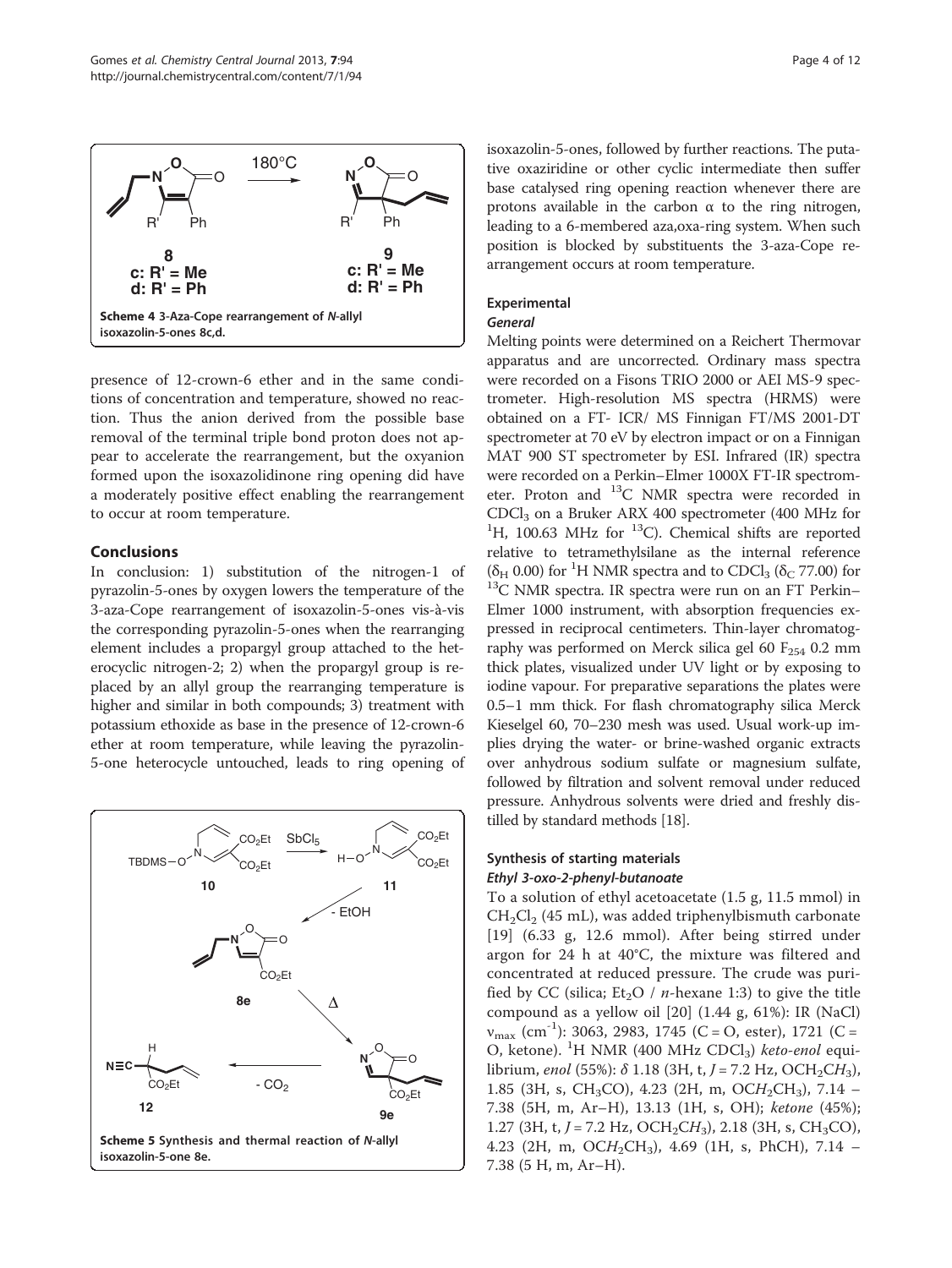<span id="page-4-0"></span>

#### Ethyl 3-oxo-2,3-diphenyl-propanoate

To a solution of ethyl 3-oxo-3-phenyl-propionate (1.48 g, 7.7 mmol) in  $CH_2Cl_2$  (25 mL), was added triphenylbismuth carbonate (4.22 g, 8.5 mmol). After being stirred under argon for 24 h at 40°C, the mixture was filtered and concentrated at reduced pressure. The crude was purified by CC (silica;  $Et<sub>2</sub>O / n$ -hexane 1:3) to give a viscous oil. Recrystallization from ethanol yielded the title compound (1.34 g, 65%): mp 88–89°C (ethanol) (lit.: [\[21](#page-11-0)] mp 89–90°C). IR (KBr)  $v_{\text{max}}$  (cm<sup>-1</sup>): 3063, 2985, 1741 (C = O, ester), 1674  $(C = O, keton$ e).<sup>1</sup>H NMR (400 MHz CDCl<sub>3</sub>) *keto-enol* equilibrium, enol (12%):  $\delta$  1.25 (3H, t, J = 7.2 Hz, OCH<sub>2</sub>CH<sub>3</sub>), 4.23 (2H, m, OCH<sub>2</sub>CH<sub>3</sub>), 7.11 – 7.99 (10 H, m, Ar–H), 13.66 (1H, s, OH), and *ketone* (88%):  $\delta$  1.25 (3H, t, *J* = 7.2 Hz, OCH<sub>2</sub>CH<sub>3</sub>), 4.23 (2H, m, OCH<sub>2</sub>CH<sub>3</sub>), 5.62 (1H, s, PhCH), 7.11 – 7.99 (10 H, m, Ar–H).

#### Methyl-4-phenylisoxazolin-5-one

To a solution of ethyl 3-oxo-2-phenyl-butanoate (50 mg, 0.24 mmol) in EtOH (0.5 mL) and  $H<sub>2</sub>O$  (0.1 mL), was added hydroxylamine hydrochloride (32 mg, 0.46 mmol) and sodium acetate (6.4 mg, 0.078 mmol). The solution was refluxed with continuous stirring under argon for 3 h, 37% HCl (32 μL) was added and the mixture refluxed for further 30 min. The solvent was removed under reduced pressure and the crude diluted with distilled water (2 mL) and extracted with  $Et_2O$  (3 × 5 mL). The organic extract was dried, filtered and concentrated under reduced pressure. Purification by CC (silica; AcOEt) yielded the title compound (32 mg, 66%): mp 138–140°C (ethyl acetate) (lit.: [[22](#page-11-0)] mp 139–140°C). IR (KBr)  $v_{\text{max}}$  (cm<sup>-1</sup>): 3322 (NH), 1669 (C = O). <sup>1</sup>H NMR (400 MHz CDCl<sub>3</sub>) two distinct forms, isoxazol-5(2H)-one (A) and isoxazole-5(4H) one (B)  $(A:B = 90:10)$  A,  $\delta$  2.35 (3H, s, CH<sub>3</sub>), 6.24 (1H, sl, NH), 7.14 – 7.56 (5H, m, Ar–H); **B**,  $\delta$  2.04 (3H, s, CH<sub>3</sub>), 4.40 (1H, s, CH), 7.14 – 7.56 (5H, m, Ar–H).

#### Diphenylisoxazolin-5-one

To a solution of ethyl 3-oxo-2,3-diphenyl-propanoate (65 mg, 0.27 mmol) in EtOH (0.5 mL) and  $H_2O$  (0.1 mL), was added hydroxylamine hydrochloride (32 mg, 0.46 mmol) and sodium acetate (6.4 mg, 0.078 mmol). The solution was refluxed with continuous stirring under argon for 3 h and processed as in the previous reaction to yield the title compound (40 mg, 61%) as a white powder: mp: 159°C (dec.) (benzene) (lit.: [\[23](#page-11-0)] mp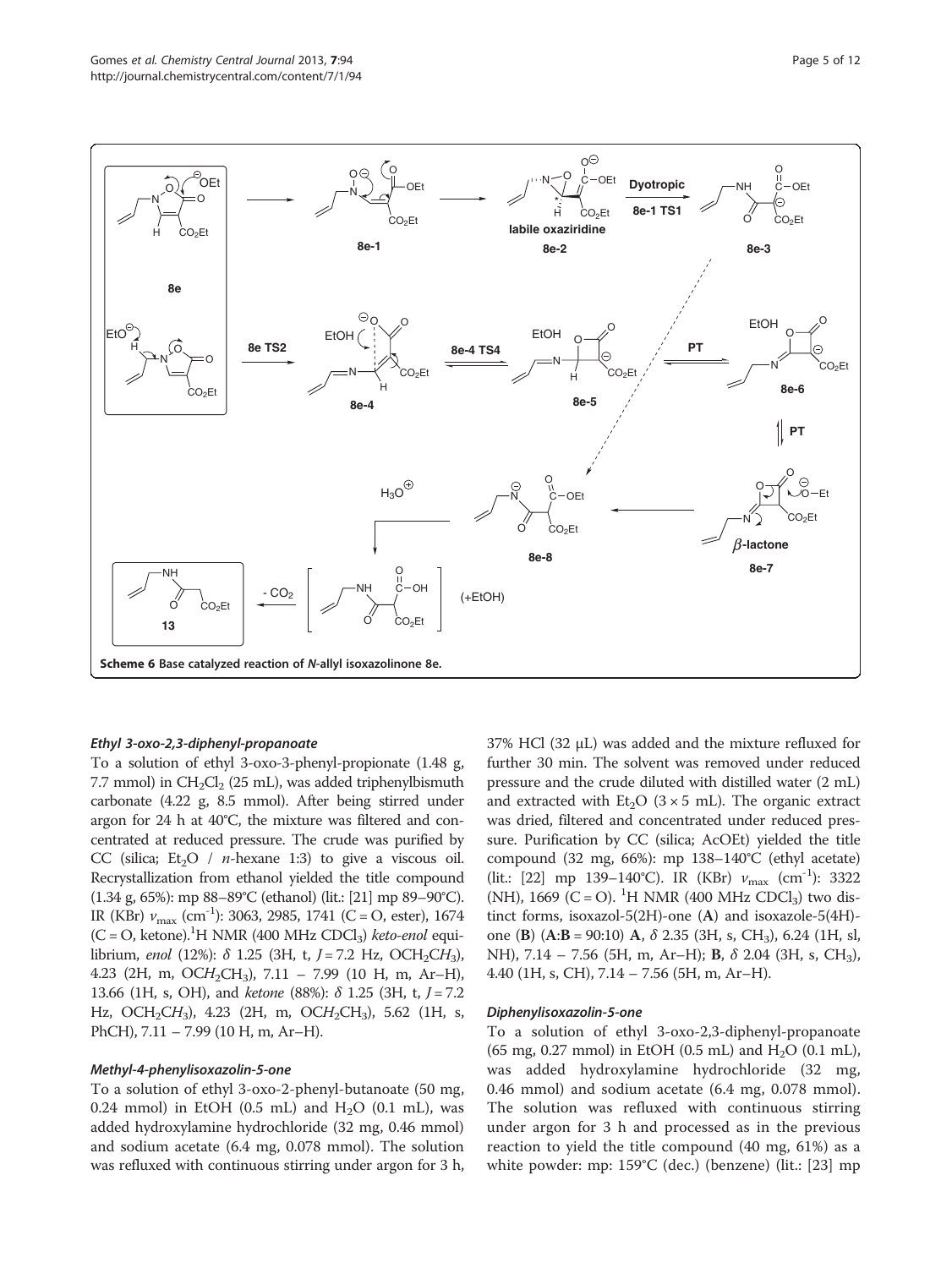<span id="page-5-0"></span>

159°C). IR (KBr)  $v_{\text{max}}$  (cm<sup>-1</sup>): 3297 (NH), 1680 (C = O). <sup>1</sup>H NMR (400 MHz CDCl<sub>3</sub>)  $\delta$  5.86 (1H, sl, NH), 7.01 – 7.79 (10H, m, Ar–H).

#### General procedure for the synthesis of pyrazolinones

To a stirred ethanolic solution ( $\approx$  0.5 M) of ethyl 3-oxo-2,3-diphenylpropanoate [\[21\]](#page-11-0) (1 eq.) in ethanol is added the desired hydrazine (1 eq.) and the reaction heated to reflux under argon. After total consumption of both starting materials (TLC control: silica,  $CH_2Cl_2$ :MeOH, 9:1), the solvent is evaporated under reduced pressure and the product is purified by hot recrystallization using AcOEt.

# Diphenyl-1-methyl-2-pyrazolin-5-one (3a)

From methyl hydrazine, compound 3a obtained after 18 h as colourless crystals (50%): mp: 214–216°C (AcOEt). <sup>1</sup>H NMR (400 MHz CDCl<sub>3</sub>)  $\delta$  7.72 – 7.20 (10H, m, Ar–H), 3.70 (3H, s, NCH<sub>3</sub>). <sup>13</sup>C NMR (100.62 MHz CDCl<sub>3</sub>)  $\delta$  36.4 (NCH3), 108.4 , 124.9, 126.9, 127.2, 129.0, 131.8, 145.3,

165.8 (C = O). IR (KBr; cm<sup>-1</sup>): 3235 (N-H),1695 (C = O). EIMS (m/z, %): 250 (M<sup>+</sup>, 100), 178 (58), 77 (26). HRMS: calcd for C<sub>16</sub>H<sub>14</sub>N<sub>2</sub>O: 250.11076; found: 250.11061.

#### Triphenyl-2-pyrazolin-5-one (3b)

From phenylhydrazine, compound 3b obtained after 24 h as colourless crystals (71%): mp 198-199°C (AcOEt). <sup>1</sup>H NMR (400 MHz DMSO-d<sub>6</sub> / CDCl<sub>3</sub>, 1:2) δ 10.97 (1H, bs, OH), 7.84 – 7.25 (15H, m, Ar–H). IR (KBr, cm<sup>-1</sup>): 3236 (N-H), 1697 (C = O). EIMS (m/z, %): 312 (M<sup>+</sup>, 78), 178 (66), 77 (100). HRMS: calcd for  $C_{21}H_{16}N_2O$ : 312.12626; found: 312.12661.

#### Mitsunobu propargylation of pyrazolinones 3

General procedure: To the desired pyrazolone (3a or 3b) (1.0 eq.) dissolved in dry THF ( $\approx$  0.15 M) under argon,  $PPh<sub>3</sub>$  (1.2 eq.) and the required propargyl alcohol (1.0 eq.) are added. The reaction is cooled to 0°C and DIAD (1.2 eq.) in dry THF ( $\approx$  1.5 M) is added dropwise. The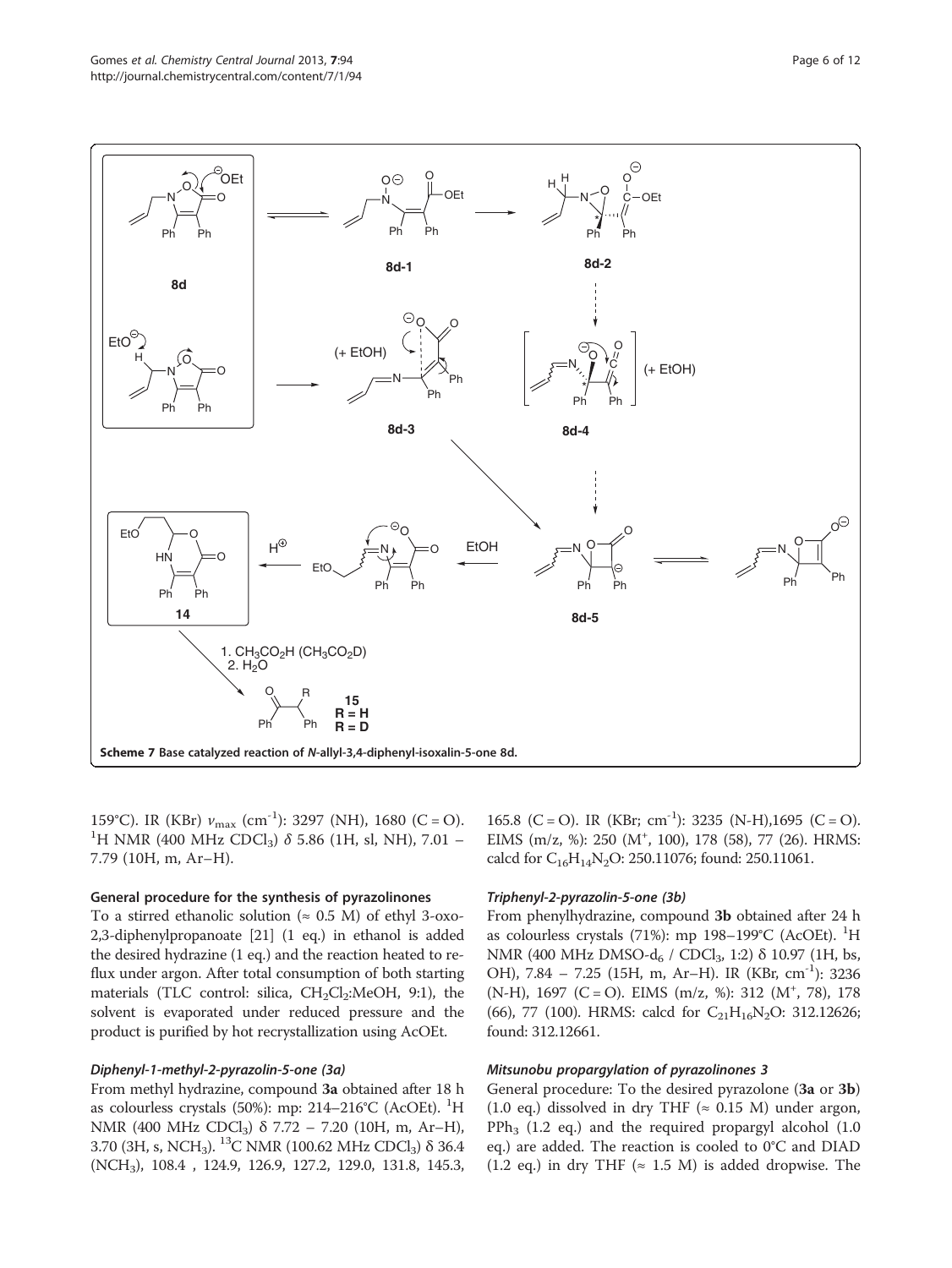<span id="page-6-0"></span>

reaction is allowed to reach room temperature and after the reaction is finished (tlc control), the solvent is removed under vacuum. The products are purified by flash chromatography  $[ACOEt/n$ -hexane,  $(1:1) \rightarrow ACOEt]$ . Following the general procedure, compounds (1a) and (2a) were obtained from 3a, and 1b and 2b from 3b.

## Diphenyl-1-methyl-2-propargylpyrazolin-5-one (1a)

(65%), colourless crystals, mp  $123-124$ °C (AcOEt). <sup>1</sup>H NMR (400 MHz CDCl<sub>3</sub>) δ 7.47 – 7.34 (6H, m, Ar–H),  $7.24 - 7.15$  (4H, m, Ar–H), 4.14 (2H, d,  $J = 2.0$  Hz,  $NCH_2C$  = CH), 3.49 (3H, s, NCH<sub>3</sub>), 2.21 (1H, t,  $J = 2.0$ Hz, NCH<sub>2</sub>C = CH). <sup>13</sup>C NMR (100.62 MHz CDCl<sub>3</sub>)  $\delta$ 165.5 (C = O), 152.7 [NC(Ph)], 130.4 , 130.0, 129.4, 129.0, 129.0, 128.7, 127.9, 126.7, 115.2, 75.4, 74.5, 39.0, 29.2. I.R. (NaCl; cm<sup>-1</sup>): 3279, 2109, 1651 (C = O). EIMS  $(m/z, %): 288 (M<sup>+</sup>, 46), 277 (100), 249 (C<sub>16</sub>H<sub>13</sub>N<sub>2</sub>O<sup>+</sup>,$ 25), 199 (32); 77 (45). HRMS: calcd for  $C_{19}H_{16}N_2O$ : 288.126263; found: 288.126523.

# 3,4-Diphenyl-1-methyl-5-propargyloxy-pyrazole (2a)

(35%), colourless oil. <sup>1</sup>H NMR (400 MHz CDCl<sub>3</sub>)  $\delta$  7.46 – 7.43 (2H, m, Ar–H), 7.34 – 7.22 (8H, m, Ar–H), 4.40 (2H, d, J = 2.4 Hz, OCH<sub>2</sub>C = CH), 3.86 (3H, s, NCH<sub>3</sub>), 2.49 (1H, t,  $J = 2.4$  Hz, OCH<sub>2</sub>C  $\equiv$  CH).<sup>13</sup>C NMR (100.62 MHz CDCl<sub>3</sub>) δ 149.8 [N = C(Ph)], 147.5 [N = C(Ph)C  $(Ph) = C$ , 133.7 (Ar), 132.0 (Ar), 129.6 (Ar), 128.5 (Ar), 128.1 (Ar), 127.8 (Ar), 127.4 (Ar), 126.8 (Ar), 105.6 [N =  $C(Ph)C(Ph) = C$ , 77.7 (OCH<sub>2</sub>C = CH), 76.7 (OCH<sub>2</sub>C =

CH), 61.0 (OCH<sub>2</sub>C = CH), 34.6 (NCH<sub>3</sub>). I.R. (NaCl, cm<sup>-1</sup>): 3289, 2123. EIMS (m/z, %): 288 (M<sup>+</sup>, 40), 249  $(C_{16}H_{13}N_2O^+, 100)$ , 221 (18), 178 (5), 115 (25), 91 (20). HRMS: calcd for  $C_{19}H_{16}N_2O$ : 288.126263; found: 288.126219.

# 2-Propargyl-1,3,4-triphenyl-2-pyrazolin-5-one (1b)

(35%), yellowish oil. <sup>1</sup>H NMR (400 MHz CDCl<sub>3</sub>)  $\delta$  7.65  $(2H, d, J = 7.6 Hz, Ar-H), 7.52 - 7.41 (8H, m, Ar-H),$  $7.33 - 7.19$  (5H, m, Ar–H), 4.03 (2H, d,  $J = 2.2$  Hz,  $NCH_2C = CH$ ), 2.16 (1H, t, J = 2.2 Hz,  $NCH_2C = CH$ ). <sup>13</sup>C NMR (100.62 MHz CDCl<sub>3</sub>)  $\delta$  164.6 (C = O), 154.9 [NC  $(Ph) = C(Ph)$ ], 134.8 (Ar), 130.2 (Ar), 130.1 (Ar), 129.5 (Ar), 129.2 (Ar), 129.0 (Ar), 129.0 (Ar), 128.0 (Ar), 127.0  $(Ar)$ , 126.6  $(Ar)$ , 123.5  $(Ar)$ , 116.6  $[NC(Ph) = C(Ph)]$ , 74.6  $(NCH_2C \equiv CH)$ , 74.1  $(NCH_2C \equiv CH)$ , 40.6  $(NCH_2C \equiv CH)$ . IR (film, cm<sup>-1</sup>): 3298, 2116, 1667 (C = O).

## 5-Propargyloxy-1,3,4-triphenyl-2-pyrazole (2b)

(35%), yellowish oil. <sup>1</sup>H NMR (400 MHz CDCl<sub>3</sub>)  $\delta$  7.91  $(2H, d, J = 7.8 Hz, Ar-H), 7.58 - 7.30 (13H, m, Ar-H),$ 4.40 (2H, d,  $J = 2.3$  Hz,  $OCH_2C \equiv CH$ ), 2.36 (1H, t,  $J = 2.3$ Hz, OCH<sub>2</sub>C ≡ CH). <sup>13</sup>C NMR (100.62 MHz CDCl<sub>3</sub>)  $\delta$  149.5  $[N = C(Ph)C(Ph) = C]$ , 149.0  $[N = C(Ph)C(Ph) =$ C], 138.5 (Ar), 133.3 (Ar), 131.6 (Ar), 129.9 (Ar), 128.9 (Ar), 128.5 (Ar), 128.1 (Ar), 128.0 (Ar), 127.7 (Ar), 127.1 (Ar), 126.8 (Ar), 122.8 (Ar), 107.9 [N = C(Ph)C(Ph) = C], 77.1 (OCH<sub>2</sub>C ≡ CH), 76.8 (OCH<sub>2</sub>C ≡ CH), 61.0 (OCH<sub>2</sub>  $C \equiv CH$ ). IR (film, cm<sup>-1</sup>): 3291, 2125.

# General procedure for the thermal rearrangements of pyrazolinones and isomers

In a round bottom flask, the N-substituted pyrazolinone or its O-substituted isomer dissolved in o-dichlorobenzene (ca.  $0.04 - 0.05$  M), are heated at 180°C until total consumption of the starting material (TLC control). After solvent evaporation the products are purified by flash chromatography  $[Et_2O/n$ -hexane (1:4)].

# Pyrazolinone 4a from 1a

Following the general procedure, heating 1a (30 mg) for 60 min afforded 3,4-diphenyl-1-methyl-4-(prop-1′,2′ dienyl) pyrazolin-5-one (4a) (10.5 mg, 35%) as a colourless crystals: mp  $146-147^{\circ}$ C (Et<sub>2</sub>O). <sup>1</sup>H NMR (400 MHz CDCl<sub>3</sub>)  $\delta$  7.56 (2H, d, J = 7.0 Hz, Ar–H), 7.37 – 7.26 (8H, m, Ar–H), 5.79 (1H, t,  $J = 6.6$  Hz, (CH = C = CH<sub>2</sub>), 4.90 (1H, dd,  $J = 11.6$ , 6.6 Hz, CH = C = CH<sub>2</sub>), 4.74 (1H, dd,  $J = 11.6$ , 6.6 Hz, CH = C = CH<sub>2</sub>), 3.45 (3H, s, NCH<sub>3</sub>).<sup>13</sup>C NMR (100.62 MHz CDCl<sub>3</sub>)  $\delta$  208.9, 174.5, 158.8, 136.1, 129.9, 129.2, 128.4, 128.2, 127.0, 89.1, 79.1, 60.1, 31.8. IR (film,  $cm^{-1}$ ) : 3061, 2921, 1956 (C = C = C), 1714 (C = O), 1496.EIMS (m/z, %): 288 (M<sup>+</sup>, 60), 230 (40), 178 (20), 128 (65), 77 (100). HRMS: calcd for  $C_{19}H_{16}N_2O: 288.126263$ ; found: 288.126455.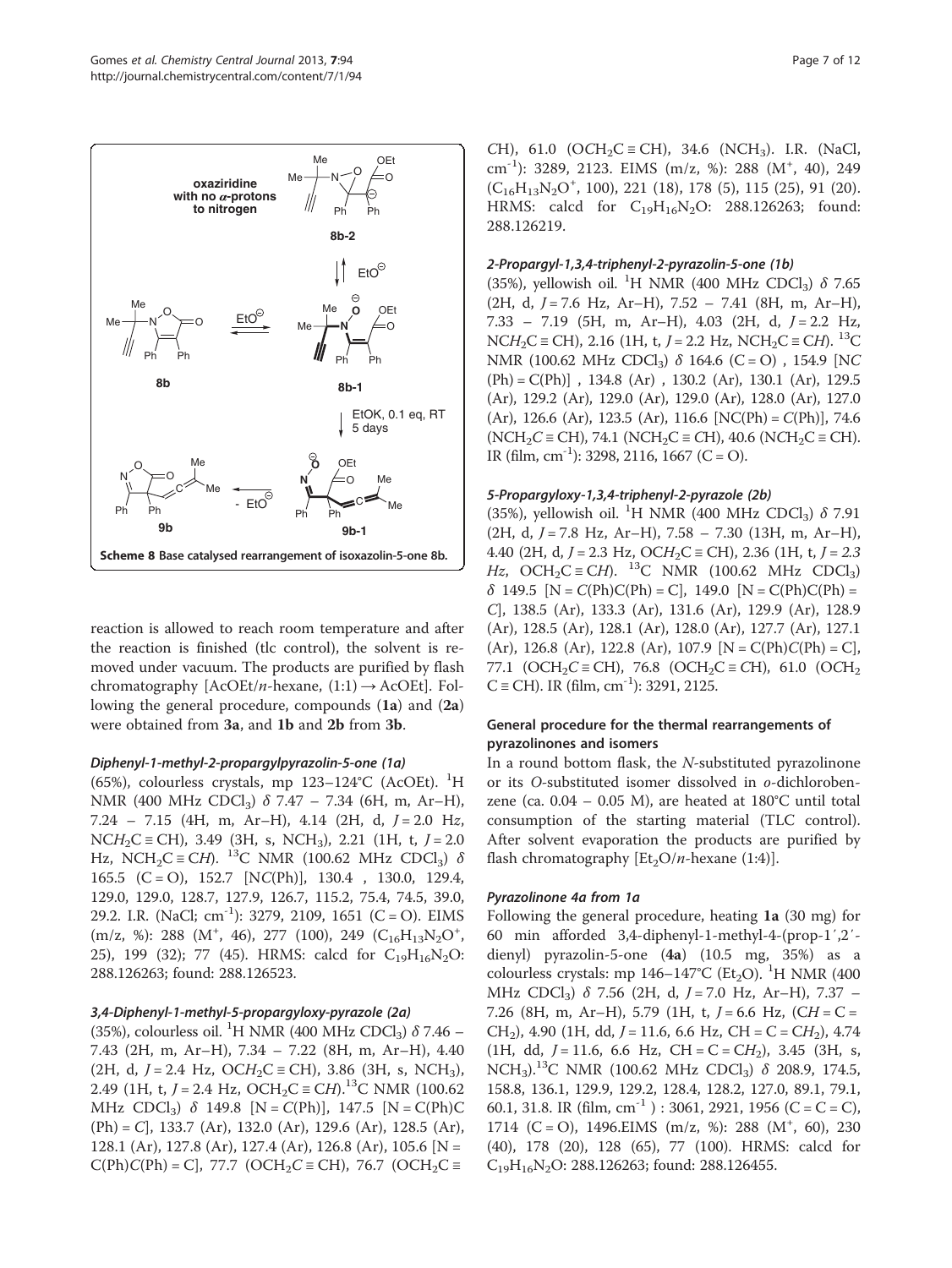### Pyrazolinone 4b from 1b

Following the general procedure, heating 1b (14 mg) for 10 min afforded 4-(prop-1′,2′-dienyl)-1,3,4-triphenylpyrazolin-5-one (4b) (10.1 mg, 72%) as a colourless oil. <sup>1</sup>H NMR (400 MHz CDCl<sub>3</sub>)  $\delta$  8.07 (2H, d, J = 7.8 Hz, Ar–H), 7.70 (2H, d, J = 7.8 Hz, Ar–H), 7.47 – 7.23 (11H, m, Ar–H), 5.90 (1H, t,  $J = 6.7$  Hz,  $CH = C = CH<sub>2</sub>$ ), 4.94 (1H, dd,  $J = 11.7$ , 6.7 Hz,  $CH = C = CH<sub>2</sub>$ ), 4.77 (1H, dd, J = 11.7, 6.7 Hz, CH = C = CH<sub>2</sub>). <sup>13</sup>C NMR (100.62 MHz CDCl<sub>3</sub>) δ 209.0 (CH = C = CH<sub>2</sub>), 172.7 (C = O), 159.1 (N = C), 138.2, 136.0, 130.2, 130.1, 129.3, 128.9, 128.4, 127.4, 127.0, 125.3, 119.1, 89.1  $(CH = C = CH<sub>2</sub>)$ , 79.5  $(CH = C = CH<sub>2</sub>)$ , 61.6  $(C - CH = C =$ CH<sub>2</sub>). IR (film, cm<sup>-1</sup>): 3063, 2921, 1954 (C = C = C), 1721  $(C = O)$ , 1596, 1494. EIMS (m/z, %): 350 (M<sup>+</sup>, 25), 230 (12), 178 (10), 128 (21), 91 (32), 77 (100). HRMS: calcd for C24H18N2O: 350.141913; found: 350.142194.

## Pyrazolinone 4a from isomer 2a

Following the general procedure, heating 2a (20 mg) for 10 min afforded 3,4-diphenyl-1-methyl-4-(prop-1′,2′ dienyl)pyrazolin-5-one (4a) (18 mg, 90%) as a white solid with data identical with 4.4.1.

#### Pyrazolinone 4b from isomer 2b

Following the general procedure, heating 2b (24 mg) for 10 min afforded 4-(prop-1′,2′-dienyl)-1,3,4-triphenylpyrazolin-5-one (4b) (24 mg, 99%) as a white solid with data identical with 4.4.2.

## Pyrazolinone 6a from 5a

Following the general procedure, heating 5a (10 mg) for 30 min afforded the pyrazolinone 6a (3 mg, 30%) as a glassy solid. <sup>1</sup>H NMR (400 MHz CDCl<sub>3</sub>)  $\delta$  7.52 (2H, d, J = 7.3 Hz, Ar–H), 7.38 – 7.22 (8H, m, Ar–H), 3.47 (3H, s, NCH<sub>3</sub>), 3.43 (1H, dd, *J* = 16.0 Hz, 2.5 Hz, CH<sub>2</sub>C  $\equiv$  CH), 3.05 (1H, dd,  $J = 16.0$ , 2.5 Hz,  $CH_2C \equiv CH$ ), 1.91 (1H, t,  $J = 2.5$  Hz, CH<sub>2</sub>C  $\equiv$  CH). IR (film, cm<sup>-1</sup>): 3291 (C  $\equiv$  C-H), 2923, 1956 (C  $\equiv$  C), 1713 (C  $=$  O).

#### Pyrazolinone 6a from isomer 7a

Following the general procedure, heating 7a (10 mg) for 10 min afforded 6a (8 mg, 80%) with data identical with the previous reaction.

#### Reactions of pyrazolinones with base

In a round bottom flask, the propargylated pyrazolinone 1a or its isomer 2a is dissolved in dry THF (ca. 0.07 M) (1 eq.) under argon and 18-crown-6 ether (1 eq.) is added. After total dissolution of the reactants, EtOK (0.1 eq.) is added under anhydrous conditions. The reaction is left to react at room temperature. After consumption of the starting material (TLC control) the reaction is stopped by addition of a saturated solution of  $NH<sub>4</sub>Cl$  and extraction with  $Et<sub>2</sub>O$  (2x). The product is purified by flash chromatography  $[AcOE / n$ -hexane (1:6)].

#### Pyrazolinone 6a from isomer 7a

Following the general procedure, 3,4-diphenyl-1-methyl-2-(prop-1′,2′-dienyl)pyrazolin-5-one (5a) was obtained from  $1a$  after 16 h as a colourless oil (65%). <sup>1</sup>H NMR (400 MHz CDCl<sub>3</sub>)  $\delta$  7.69 – 7.64 (4H, m, Ar–H), 7.56 – 7.52 (2H, m, Ar–H), 7.47 – 7.43 (4H, m, Ar–H), 6.30 (1H, t,  $J = 6.2$  Hz,  $N - CH = C = CH_2$ ), 5.32 (2H, d,  $J = 6.2$ Hz, NCH =  $C = CH_2$ ), 3.49 (3H, s, NCH<sub>3</sub>). IR (film, cm<sup>-1</sup>): 3055, 2925, 1962 (C = C = C), 1659 (C = O), 1483.

#### Isomer 7a from 2a

Following the general procedure, 1-methyl-3,4-diphenyl-5-(prop-1′,2′-dienyloxy)pyrazole (7a) was obtained from 2a after 16 h as a colourless oil  $(74%)$ . <sup>1</sup>H NMR  $(400)$ MHz CDCl<sub>3</sub>)  $\delta$  7.47 – 7.43 (2H, m, Ar–H), 7.34 – 7.24  $(8H, m, Ar-H)$ , 6.79 (1H, t,  $J = 5.9$  Hz, OCH = C = CH<sub>2</sub>), 5.36 (2H, d,  $J = 5.9$  Hz, OCH = C = CH<sub>2</sub>), 3.81 (3H, s, NCH<sub>3</sub>). <sup>13</sup>C NMR (100.62 MHz CDCl<sub>3</sub>)  $\delta$  200.0 (OCH =  $C = CH<sub>2</sub>$ ), 147.7, 147.5, 133.5 (Ar), 131.6, 129.6, 129.2, 128.3, 128.2, 127.9, 127.6, 126.7, 121.7 (OCH =  $C = CH<sub>2</sub>$ ), 93.0 (OCH = C = CH<sub>2</sub>), 34.7 (NCH<sub>3</sub>). IR (film, cm<sup>-1</sup>): 3059, 2940, 1972 (C = C = C), 1605, 1563.

#### Synthesis of isoxazolinones

#### Diphenyl-2-(prop-2′-yn-1′-yl)isoxazolin-5-one (8a)

To a solution of 3,4-diphenylisoxazolin-5-one (Section 4.2.4) (100 mg, 0.422 mmol), triphenylphosphine (121 mg, 0.46 mmol) and propargylic alcohol (21.5 mg, 0.384 mmol) in dry THF (1.5 mL) were added, dropwise, DIAD (93 mg, 0.460 mmol). After the addition was completed, the solvent was removed under reduced pressure and the crude purified by CC (silica; Et<sub>2</sub>O / *n*-hexane 1:2) to yield the title compound 8a (22 mg, 21 %): mp 81-82°C (Et<sub>2</sub>O / nhexane). IR (KBr, cm<sup>-1</sup>): 3291 (HC≡C), 2127 (C≡C), 1746  $(C = O)$ . <sup>1</sup>H NMR (400 MHz CDCl<sub>3</sub>)  $\delta$  2.64 (1H, s, HC≡C), 5.06 (2H, d,  $J = 2.1$  Hz, NCH<sub>2</sub>), 7.26 – 7.56 (10H, m, Ar-H). EIMS (m/z, %): 275 (M<sup>+</sup>, 23), 178 (34), 105 (100), 89 (60), 77 (50). HRMS calcd for  $C_{18}H_{13}NO_2$ : 275.09463; found: 275.09405.

#### Diphenyl-2-(2′-methylbut-3′-yn-2′-yl)isoxazolin-5-one (8b)

Following Nicholas protocol [\[24](#page-11-0)], to a stirred solution of 2-methylbut-3-yn-2-ol (25.2 mg, 0.3 mmol) in petroleum ether (2 mL), under nitrogen at RT, was added  $Co_2(CO)_8$ (102.6 mg, 0.3 mmol.) and MS 4 Å, followed by boron trifluoride diethyl etherate (42.5 mg, 0.3 mmol). After 10 min 3,4-diphenylisoxazolin-5-one (Section 4.2.4) (23.7 mg, 0.1 mmol) was added and the reaction monitored by TLC (silica;  $CH_2Cl_2$  / AcOEt 4:1) until consumption of the starting isoxazolone. After 48 h water (5 mL) was added to the reaction mixture which was extracted with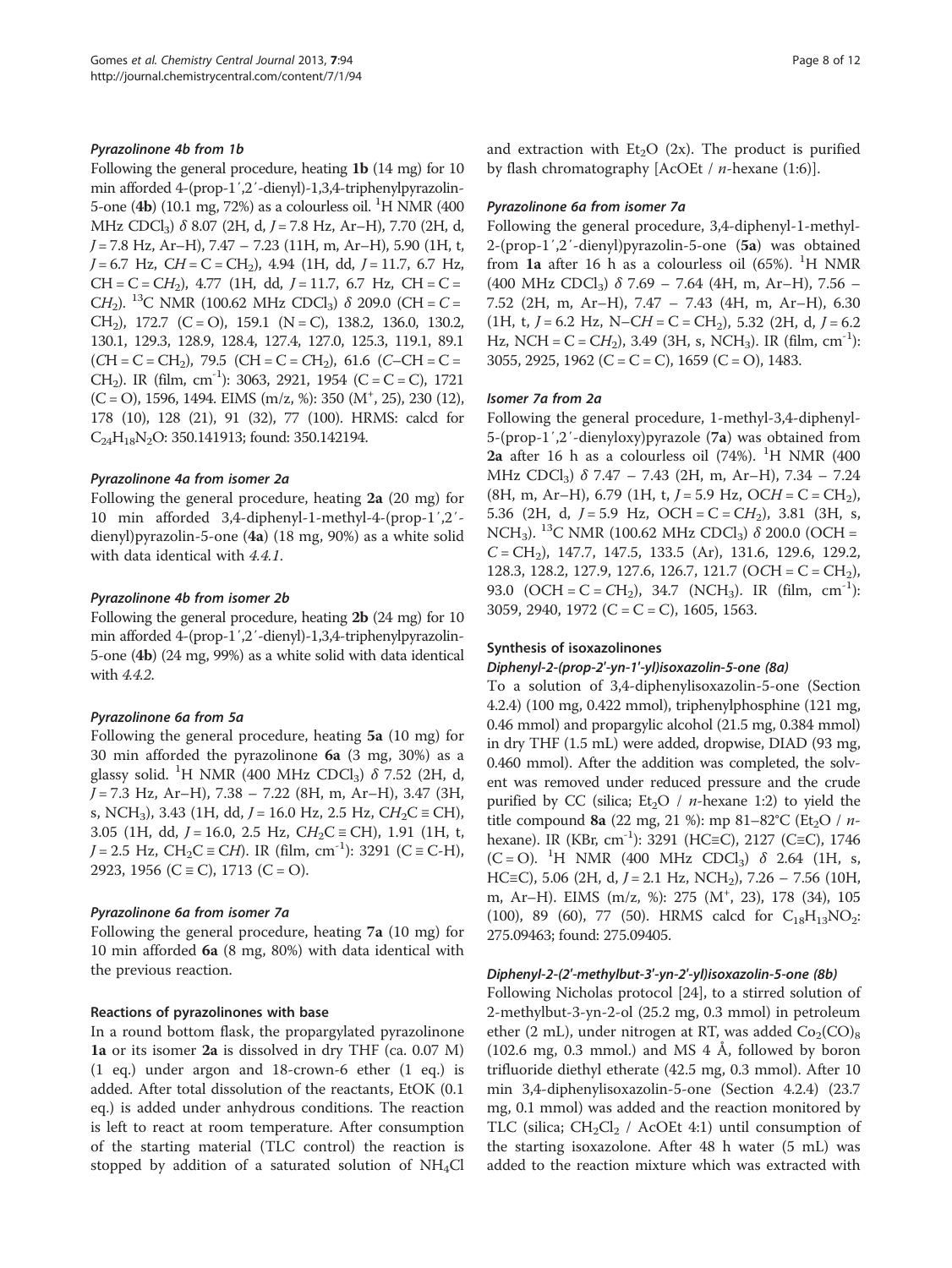Et<sub>2</sub>O (2x5 mL) to yield the cobalt complex as a red oil, which was purified by PTLC (silica; n-hexane / AcOEt 4:1). To a solution of this red complex in acetone (2 mL) was added Et<sub>3</sub>N (0.1 mmol) and  $(NH_4)_2Ce(NO_3)_6$ (55 mg, 0.1 mmol) until formation of the required isoxazolinone. Water was added (10 mL), followed by extraction of the mixture with  $Et<sub>2</sub>O$  (3x5 mL) and purification by PTLC (silica;  $Et<sub>2</sub>O / n$ -hexane 1:1) afforded the N-substituted isoxazolinone 8b (17.6 mg, 58%): mp 113–115°C (Et<sub>2</sub>O / *n*-hexane). IR (KBr, cm<sup>-1</sup>): 3291 (HC≡C), 2113 (C≡C), 1746 (s, C = O). <sup>1</sup>H NMR (400 MHz CDCl<sub>3</sub>)  $\delta$  1.48 (6H, s, CH<sub>3</sub>), 2.31 (1H, s, HC≡C), 7.19 – 7.50 (10H, m, Ar–H). <sup>13</sup>C-NMR (100.62 MHz CDCl<sub>3</sub>) δ 28.5 [NC(CH<sub>3</sub>)<sub>2</sub>], 61.3 [NC(CH<sub>3</sub>)<sub>2</sub>], 73.7 (HC≡C), 82.4 (HC≡C), 127.4, 128.2, 128.3, 128.7, 129.5, 130.6, 170.2. EIMS (m/z, %): 303 (M<sup>+</sup>, 17), 237  $(C_{15}H_{11}NO_2^*$ , 100), 178 (35), 67 (40). HRMS: calcd for  $C_{20}H_{17}NO_2$ : 303.12593; found: 303.12641.

## Allyl-3-methyl-4-phenylisoxazolin-5-one (8c)

To 3-methyl-4-phenylisoxazolin-5-one (Section 4.2.3) (0.3 g, 1.71 mmol) was added a solution of Na (39 mg) in EtOH (1.7 mL). To this solution was added allyl bromide (0.207 mg, 1.71 mmol). The reaction mixture was magnetically stirred, under argon, while being heated under reflux (1.8 h). On completion of the reaction (TLC control: silica; 1) Et<sub>2</sub>O /  $n$ -hexane 1:1, 2) AcOEt), the solvent was removed under reduced pressure. Purification by CC (silica; Et<sub>2</sub>O / *n*-hexane 1:1) afforded the title compound  $\&$  (171,6 mg, 66%) as a white solid: mp 50–51°C ( $Et<sub>2</sub>O / n$ -hexane). IR (KBr, cm-1): To 3-methyl-4-phenylisoxazolin-5-one (Section 4.2.3) (0.3 g, 1.71 mmol) was added a solution of Na (39 mg) in EtOH (1.7 mL). To this solution was added allyl bromide (0.207 mg, 1.71 mmol). The reaction mixture was magnetically stirred, under argon, while being heated under reflux (1.8 h). On completion of the reaction (TLC control: silica; 1) Et<sub>2</sub>O / *n*-hexane 1:1, 2) AcOEt), the solvent was removed under reduced pressure. Purification by CC (silica;  $Et_2O / n$ -hexane 1:1) afforded the title compound  $8c$  (171,6 mg, 66%) as a white solid: mp 50–51°C (  $Et<sub>2</sub>O$  / *n*-hexane). IR (KBr, cm<sup>-1</sup>): 1711 (C = O), 1604 (C = C).<sup>1</sup>H NMR (400 MHz CDCl<sub>3</sub>)  $\delta$  2.29 (3H, s, CH<sub>3</sub>), 4.27 (2H, d, J 6 Hz, NCH<sub>2</sub>), 5.30 (2H, m,  $CH_2 = CH$ ), 5.80 (1H, m,  $CH_2 = CH$ ), 7.27 (1H, t,  $J = 7.4$  Hz,  $p-Ar-H$ ), 7.38 (2H, t,  $J = 7.5$  Hz,  $m$ -Ar–H), 7.46 (2H, d,  $J = 7.6$  Hz,  $o$ -Ar–H). <sup>13</sup>C-NMR (100.62 MHz CDCl<sub>3</sub>)  $\delta$  11.8 (CH<sub>3</sub>), 53.1 (N–CH<sub>2</sub>), 103.8  $[N-C(Me) = C(Ph)], 120.5 (CH<sub>2</sub> = CH), 127.2 (Ar), 128.2$ (Ar), 128.5 (Ar), 129.4 (Ar), 129.6 (CH<sub>2</sub> = CH), 159.3  $[N-C(Me) = C(Ph)], 169.5 (C = O).$  EIMS  $(m/z, %):$ 215 (M<sup>+</sup> , 100), 130 (21), 116 (38), 115 (46), 89 (13), 77 (13). HRMS: calcd for  $C_{13}H_{13}NO_2$ : 215.09463; found: 215.09397.

# Allyl-3,4-diphenylisoxazolin-5-one (8d)

3,4-Diphenylisoxazolin-5-one (Section 4.2.4) (0.406 g, 1.71 mmol), using the previous protocol, afforded the title compound (8d) (256 mg, 85%) as a white solid: mp 105–106°C (Et<sub>2</sub>O / *n*-hexane). IR (KBr, cm<sup>-1</sup>): 1720 (C = O), 1615 (C = C). <sup>1</sup>H NMR (400 MHz CDCl<sub>3</sub>) δ 4.06 (2H, d, J 6.0 Hz, NCH<sub>2</sub>), 5.16 (1H,  $d$ , J = 17.2 Hz, CH<sub>2</sub> = CH), 5.25 (1H, d,  $J = 10.8$  Hz,  $CH_2 = CH$ ), 5.78 (1H, m,  $CH_2 = CH$ ), 7.18 – 7.48 (10 H, m, Ar–H). <sup>13</sup>C NMR  $(100.62 \text{ MHz } CDCl<sub>3</sub>) \delta 54.9 \text{ (N–CH}<sub>2</sub>), 105.2 \text{ [N–C(Ph)} =$  $C(\text{Ph})$ , 121.0 (CH<sub>2</sub> = CH), 127.2 (Ar), 127.7 (Ar), 128.2 (Ar), 128.3(Ar), 128.7(Ar), 129.0(Ar), 129.2(Ar), 129.3(Ar), 131.0 (CH<sub>2</sub> = CH), 162.8 [N–C(Ph)], 169.9 (C = O). EIMS (m/z, %): 277 (M<sup>+</sup>, 100), 236 (12), 192 (27), 178 (76), 133 (13), 117 (51), 89 (46), 77 (22). HRMS: calcd for C18H15NO2: 277.11028; found: 277.11037.

## Synthesis of isoxazolidinone 8e

Diethyl 2-[(allyl-(tert-butyldimethylsilyloxy)amino) **methylene**]malonate (10) To a stirred solution of  $N$ tert-butyldimethylsilyloxyprop-2-en-1-amine (0.5 g, 2.67 mmol) in  $CCl_4$  /  $CHCl_3$  (1:3) (20 mL) under argon was added diethyl 2-(ethoxymethylene)malonate [[7\]](#page-11-0) (0.58 g, 2.67 mmol, 1 eq.). On completion of the reaction (TLC control: silica,  $Et<sub>2</sub>O / n$ -hexane 1:1) (30 h), the solvent was removed under reduced pressure by CC (silica; Et<sub>2</sub>O / *n*-hexane 1:1) to afford the title compound 10 (50%) as an oil (50%): IR (film, cm<sup>-1</sup>) 1732 (C = O), 1707 (C = O), 1621 (C = C), 1262 (Si–O-N). <sup>1</sup>H NMR (400 MHz CDCl<sub>3</sub>)  $\delta$ 0.19 [6H, s, Si(CH<sub>3</sub>)<sub>2</sub>], 0.93 [9H, s, C(CH<sub>3</sub>)<sub>3</sub>], 1.23 (6H, m, OCH<sub>2</sub>CH<sub>3</sub>), 4.00 (2H, d,  $J = 6.0$  Hz, NCH<sub>2</sub>), 4.12 (4H, m, OCH<sub>2</sub>CH<sub>3</sub>), 5.26 (1H, d,  $J = 10.4$  Hz, CH<sub>2</sub> = CH), 5.35 (1H, d,  $J = 17.3$  Hz,  $CH_2 = CH$ ), 5.90 (1H, m,  $CH_2 = CH$ ), 7.88 (1H, s, N–CH = C). <sup>13</sup>C NMR (100.62 MHz CDCl<sub>3</sub>)  $\delta$  -5.3 [Si(CH<sub>3</sub>)<sub>2</sub>], 14.1 (OCH<sub>2</sub>CH<sub>3</sub>), 17.8 [C(CH<sub>3</sub>)<sub>3</sub>], 25.8  $[{\rm C}(\rm CH_3)_3], 59.9$  (CH<sub>2</sub>N), 60.3 (OCH<sub>2</sub>CH<sub>3</sub>), 60.6 (OCH<sub>2</sub>CH<sub>3</sub>), 61.4 (NCH = C), 119.6 (CH<sub>2</sub> = CH), 131.1  $(CH<sub>2</sub> = CH)$ , 149.5 (N–CH), 166.2 (C = O). EIMS (m/z, %): 357 (M<sup>+</sup>, 66), 312 ( $[M-C_2H_5O]^+$ , 86), 300 ( $[M-C_4H_9]^+$ , 100), 226 ([M-C<sub>6</sub>H<sub>15</sub>OSi]<sup>+</sup>, 97), 198 (20), 57 (C<sub>4</sub>H<sub>9</sub>, 49). HRMS: calcd for  $C_{17}H_{31}NO_5Si$ : 357.19715; found: 357.19796.

Diethyl 2-[(allyl-(tert-butyldimethylsilyloxy)amino) methylene]malonate (10) To a magnetically stirred solution of 2-[(allyl-(tert-butyldimethylsilyloxy)amino) methylene] malonate [[5\]](#page-11-0)  $(10)$  (50 mg, 0.140 mmol) in CH<sub>3</sub>CN [6 mL,  $0.1\%$  H<sub>2</sub>O (m/v)], at RT under nitrogen, was added SbCl<sub>5</sub> (359 μL, from 0.039 M solution in CH<sub>3</sub>CN, 0.1 eq.). On completion of the reaction (10 m), (TLC control: silica;  $Et<sub>2</sub>O / n$ -hexane 1:1), the solvent was removed under reduced pressure. Purification by CC (silica; Et<sub>2</sub>O / *n*-hexane 1:1) afforded diethyl 2-[(allyl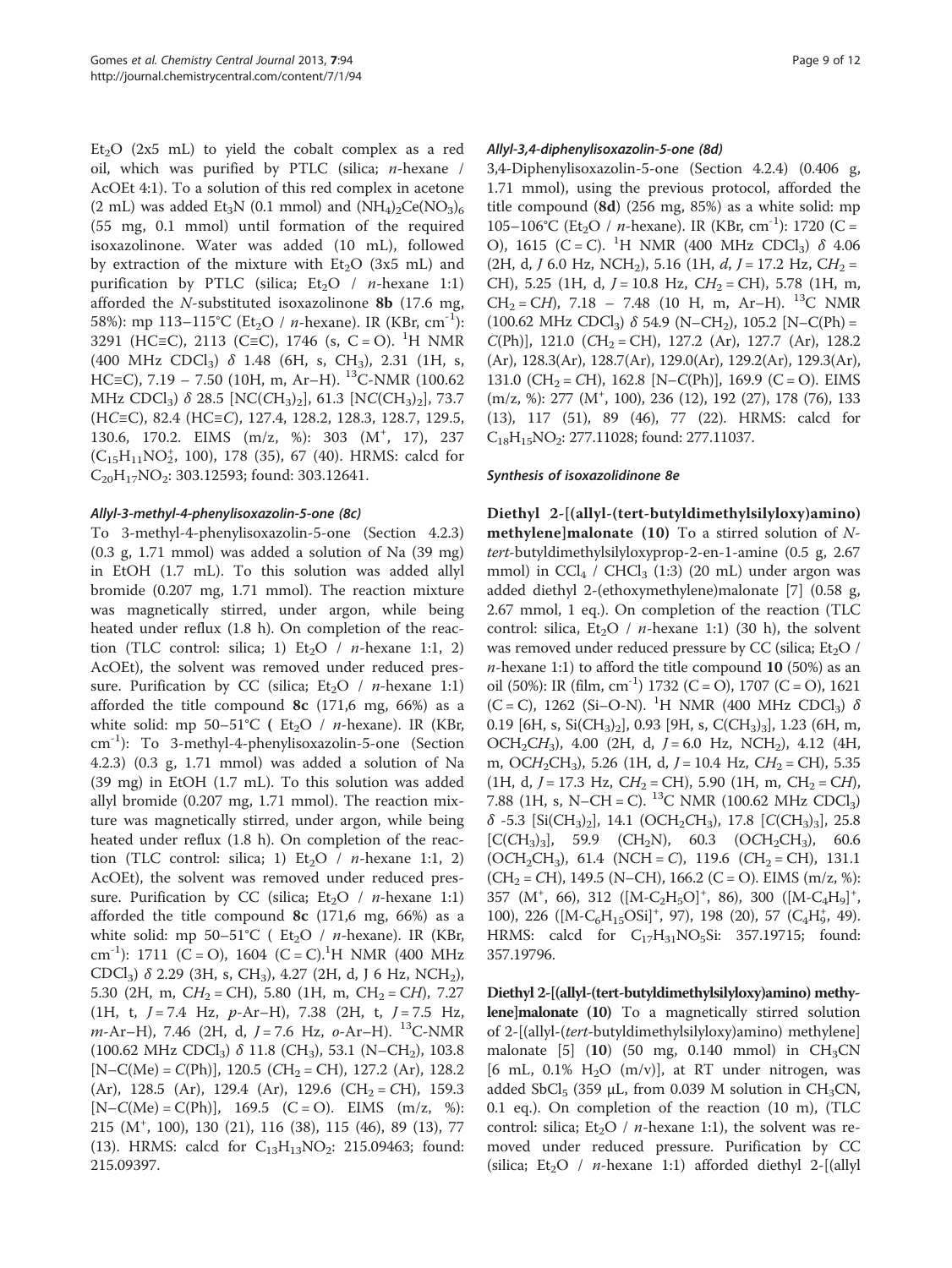(hydroxyl)amino) methylene]malonate (11) (23 mg, 68%), and ethyl 2-allyl-5-oxo-2,5-dihydroisoxazole-4 carboxylate (8e) (3.3 mg, 12%). Compound 11 was unstable and lactonised spontaneously on standing to the 2-allyl-isoxazolinone 8e.

Ethyl 2-allyl-5-oxo-2,5-dihydroisoxazole-4-carboxylate (8e) Colourless crystals, mp 45–46°C (n-hexane). IR (film, cm<sup>-1</sup>): 1784 (C = O, ester), 1698 (C = O), 1578 (C  $=$  C). <sup>1</sup>H NMR (400 MHz CDCl<sub>3</sub>)  $\delta$  1.30 (3H, t, *J* = 7.1 Hz, OCH<sub>2</sub>CH<sub>3</sub>), 4.26 (2H, q, J = 7.1 Hz, OCH<sub>2</sub>CH<sub>3</sub>), 4.47 (2H, d,  $J = 6.3$  Hz, NCH<sub>2</sub>), 5.46 (2H, m, CH<sub>2</sub> = CH), 5.89 (1H, m,  $CH<sub>2</sub> = CH$ ), 8.34 (H, s, N–CH). Elemental analysis: calcd for  $C_9H_{11}NO_4$  (%): C: 54.80, H: 5.63, N: 7.11. Found (%): C: 54.53, H: 5.66, N: 7.01.

Diethyl 2-[(N-allyl(hydroxyl)amino)methylene] mal**onate** (11) Oil, IR (film,  $cm^{-1}$ ): 3600 – 1800 (l, OH), 1685 (C = O), 1629 (C = C). <sup>1</sup>H NMR (400 MHz CD<sub>3</sub>CN)  $\delta$  1.26 (3H, t, J = 7.1 Hz, OCH<sub>2</sub>CH<sub>3</sub>), 1.33 (3H, t, J = 7.1 Hz, OCH<sub>2</sub>CH<sub>3</sub>), 4.16 (2H, q,  $J = 7.1$  Hz, OCH<sub>2</sub>CH<sub>3</sub>), 4.25 (4H, m,  $OCH_2CH_3 + NCH_2$ ), 5.39 (2H, m,  $CH_2 =$ CH), 5.96 (1H, m, CH<sub>2</sub> = CH), 7.86 (1H, s, N–CH = C), 13.11 (1H, s, OH, exchange  $D_2O$ ). <sup>13</sup>C NMR (100.62 MHz CD<sub>3</sub>CN) δ 14.1 (OCH<sub>2</sub>CH<sub>3</sub>), 30.2 (CCO<sub>2</sub>Et), 60.0 (OCH<sub>2</sub>CH<sub>3</sub>), 61.5 (OCH<sub>2</sub>CH<sub>3</sub>), 61.6 (NCH<sub>2</sub>), 120.8  $(CH = CH<sub>2</sub>)$ , 129.9  $(CH = CH<sub>2</sub>)$ , 147.3  $(NCH = C)$ , 166.2  $(C = O)$ . EIMS  $(m/z, %)$  243  $(M<sup>+</sup>, 2)$ , 197  $(C<sub>9</sub>H<sub>11</sub>NO<sub>4</sub><sup>+</sup>)$ 100). HRMS: calcd for  $C_{11}H_{17}NO_5$ : 243.11067; found: 243.10985.

# General procedure for the thermal rearrangements of isoxazolinones

In a round bottom flask, the isoxazolinones (8a-e) dissolved in o-dichlorobenzene (ca. 0.04 – 0.05 M) are heated until total consumption of the starting material (TLC control). After solvent evaporation the products are purified by flash chromatography.

# Rearrangement of the 3,4-diphenyl-2-(prop-2′-yn-1′-yl) isoxazolin-5-one (8a)

Following the general procedure, 3,4-diphenyl-4-(prop-1′,2′-dien-1-yl)isoxazolin-5-one (9a) was obtained by heating 8a (10 mg) at 60°C for 30 m, followed by CC (silica; Et<sub>2</sub>O / *n*-hexane 1:1), as an oil (75%): IR (film, cm<sup>-1</sup>): 1965 (C = C = C), 1798 (C = O). <sup>1</sup>H NMR (400 MHz CDCl<sub>3</sub>) δ 4.88 (1H, dd,  $J = 6.6$ , 12.1 Hz, CH = C =  $CH<sub>2</sub>$ ), 5.04 (1H, dd, J = 6.6, 12.1 Hz, CH = C = CH<sub>2</sub>), 5.80 (1H, t,  $J = 6.6$  Hz,  $HC = C = CH_2$ ), 7.30 – 7.58 (10H, m, Ar–H). <sup>13</sup>C NMR ( 100.62 MHz CDCl<sub>3</sub>)  $\delta$  57.8 [N = C (Ph)C], 80.6 (CH = C = CH<sub>2</sub>), 88.0 (CH = C = CH<sub>2</sub>), 126.9 (Ar), 127.1 (Ar), 127.7 (Ar), 128.8 (Ar), 129.2 (Ar), 129.6  $(Ar)$ , 131.6  $(Ar)$ , 134.3  $(Ar)$ , 166.6  $(N = C)$ , 175.1  $(C = O)$ , 203.0 [CH =  $C = C(CH_3)_2$ ]. EIMS (m/z, %): 275 (M<sup>+</sup>, 19),

231 ( $[M-CO<sub>2</sub>]<sup>+</sup>$ , 100), 172 (89), 128 (99), 102 (89), 77

# Rearrangement of 3,4-diphenyl-2-(2′-methylbut-3′-yn-2′-yl) isoxazolin-5-one (8b)

275.09556.

(82). HRMS: calcd for  $C_{18}H_{13}NO_2$ : 275.09463; found:

Following the general procedure, 3,4-diphenyl-4-(3′ methylbut-1′,2′-dien-1′-yl)isoxazolin-5-one (9b) was obtained by heating 8b at 60°C for 10 m, followed by CC (silica; Et<sub>2</sub>O / *n*-hexane 1:1), as a colourless solid (85%): mp 77–80 (Et<sub>2</sub>O / *n*-hexane). IR (KBr, cm<sup>-1</sup>): 1969 (C = C = C), 1790 (C = O). <sup>1</sup>H NMR (400 MHz CDCl<sub>3</sub>)  $\delta$  1.37 (3H, s, CH<sub>3</sub>), 1.62 (3H, s, CH<sub>3</sub>), 5.65 (1H, t,  $J = 2.6$  Hz, HC = C = C), 7.28 - 7.54 (10H, m, Ar-H).  $13C$  NMR (100.62 MHz CDCl<sub>3</sub>)  $\delta$  19.3 (CH<sub>3</sub>), 19.7  $(CH_3)$ , 58.5  $[N = C(Ph)C]$ , 86.6  $[CH = C = C(CH_3)_2]$ , 102.2 (CH = C =  $C(CH_3)_{2}$ ), 127.0 (Ar), 127.7 (Ar), 128.1 (Ar), 128.5 (Ar), 128.9 (Ar), 129.4 (Ar), 129.7 (Ar), 131.2  $(Ar)$ , 132.2  $(Ar)$ , 134.7  $(Ar)$ , 167.2  $(N = C)$ , 177.5  $(C = O)$ , 203.5 (CH =  $C = C(CH_3)_2$ ). EIMS (m/z, %) 303 (M<sup>+</sup>, 1), 288 ([M-CH<sub>3</sub>]<sup>+</sup>, 29), 259 ([M-CO<sub>2</sub>]<sup>+</sup>, 53), 244 (C<sub>18</sub>H<sub>14</sub>N<sup>+</sup>, 50), 200  $(C_{13}H_{12}O_2^*$ , 100), 141  $(C_{11}H_9^*$ , 71), 89  $(C_7H_5^*$ , 20),  $77~(\text{C}_6\text{H}_5^+, 76).$ 

# Rearrangement of 2-allyl-3-methyl-4-phenylisoxazolin-5-one (8c)

Following the general procedure, 4-allyl-3-methyl-4 phenylisoxazolin-5-one (9c) was obtained by heating 8c at 180°C for 7 h, followed by CC (silica; Et<sub>2</sub>O / *n*-hexane 1:1), as a viscous oil (95%): IR (film,  $cm^{-1}$ ): 1791 (C = O), 1643 (C = N). <sup>1</sup>H NMR (400 MHz CDCl<sub>3</sub>)  $\delta$  1.95 (3H, s, CH<sub>3</sub>), 2.85 (1H, dd,  $J = 7.8$ , 13.7 Hz, C–CH<sub>2</sub>), 3.10 (1H, dd,  $J$  6.7, 13.7 Hz, C–CH<sub>2</sub>), 5.25 (1H, d,  $J = 10.1$  Hz,  $CH<sub>2</sub> = CH$ ), 5.30 (1H, d, J = 16.9 Hz,  $CH<sub>2</sub> = CH$ ), 5.60 (1H, m, CH<sub>2</sub> = CH), 7.20 – 7.44 (5H, m, Ar–H). <sup>13</sup>C NMR (100.62 MHz CDCl<sub>3</sub>)  $\delta$  12.4 (CH<sub>3</sub>), 36.4 (C–CH<sub>2</sub>), 59.3 (C–CH<sub>2</sub>), 121.4 (CH<sub>2</sub> = CH), 126.2 (Ar), 127.3, 127.8, 128.9, 129.5, 129.7, 133.3 (CH<sub>2</sub> = CH), 168.3 (C = N), 178.7 (C = O). EIMS (m/z, %): 215 (M<sup>+</sup>, 100), 116 (15), 115 (40), 77 (30). HRMS: calcd for  $C_{13}H_{13}NO_2$ : 215.09463; found: 215.09414.

## Rearrangement of 2-allyl-3,4-diphenylisoxazolin-5-one (8d)

Following the general procedure, 4-allyl-3-methyl-3,4 phenylisoxazolin-5-one (9d) was obtained by heating 8d at 180°C for 5 h, followed by CC (silica;  $Et<sub>2</sub>O / n$ -hexane 1:1), as a pale yellow solid (97%): mp 71–72°C. IR (KBr, cm<sup>-1</sup>): 1800 (f, C = O), 1644 (C = N).<sup>1</sup>H NMR (400 MHz CDCl<sub>3</sub>)  $\delta$  3.03 (1H, dd, J = 7.2, 13.2 Hz, C–CH<sub>2</sub>), 3.32 (1H, dd,  $J = 7.6$ , 13.2 Hz, C–CH<sub>2</sub>), 5.25 (1H, d,  $J = 16.9$ Hz,  $CH_2 = CH$ ), 5.14 (1H, d,  $J = 10.1$  Hz,  $CH_2 = CH$ ), 5.54  $(1H, m, CH<sub>2</sub> = CH), 7.33 - 7.52$  (10H, m, Ar–H). <sup>13</sup>C NMR (100.62 MHz CDCl<sub>3</sub>)  $\delta$  37.5 (C–CH<sub>2</sub>), 58.8 (C– CH<sub>2</sub>), 121.8 (CH<sub>2</sub> = CH), 126.3 (Ar), 127.2 (Ar), 127.4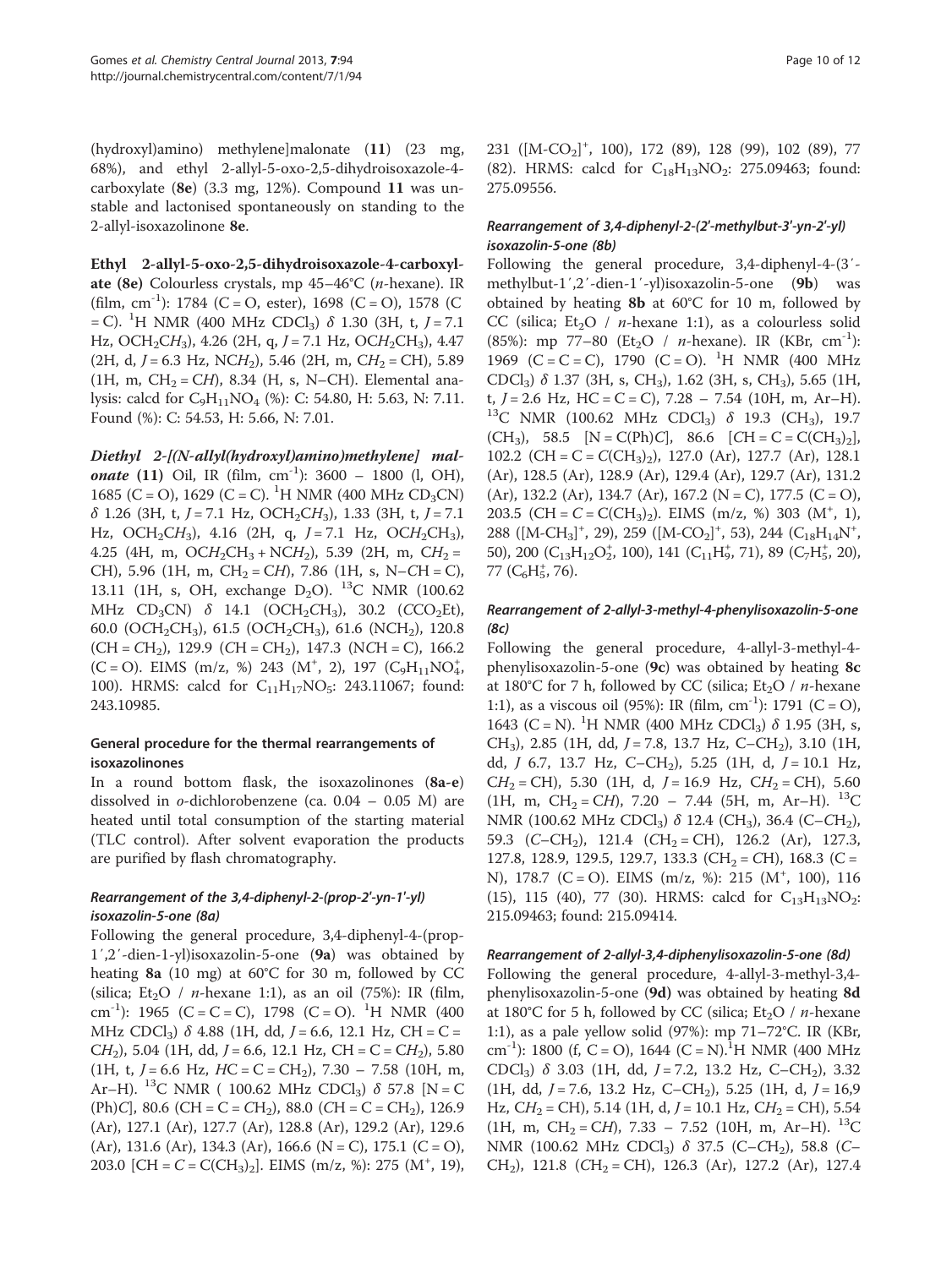(Ar), 128.9 (Ar), 129.0 (Ar), 129.4 (Ar), 129.7 (Ar), 131.7  $(CH<sub>2</sub> = CH)$ , 134.4 (Ar), 167.1 (N = C), 169.9 (C = O). EIMS (m/z, %): 277 (M<sup>+</sup>, 100), 236 ([M-C<sub>3</sub>H<sub>5</sub>]<sup>+</sup>, 12), 232 (21), 178 (49), 117 (51), 103 (35), 77 (30). HRMS: calcd for  $C_{18}H_{15}NO_2$ : 277.11028; found: 277.10956.

# Rearrangement of the ethyl 2-allyl-5-oxo-2,5 dihydroisoxazole-4-carboxylate (8e)

Following the general procedure, ethyl 2-cyanopent-4 enoate (12) was obtained by heating 8e at 180°C for 5 h, followed by CC (silica; Et<sub>2</sub>O / *n*-hexane 1:1), as a colourless oil [[13](#page-11-0)] (80%): IR (film, cm<sup>-1</sup>): 2266 (-C≡N), 1750 (C = O). <sup>1</sup>H NMR (400 MHz CDCl<sub>3</sub>)  $\delta$  1.32 (3H, t,  $J = 7.1$  Hz, OCH<sub>2</sub>CH<sub>3</sub>), 2.69 (2H, m, CHCH<sub>2</sub>CH), 3.56 (1H, t, J = 6.8 Hz, NC–CH), 4.27 (2H, q, J = 7.1 Hz, OCH<sub>2</sub>CH<sub>3</sub>), 5.25 (2H, m,  $CH_2 = CH$ ), 5.83 (1H, m,  $CH_2 = CH$ ).

# Reaction of isoxazolinones with base

# Reaction of 2-allyl-3,4-diphenylisoxazolin-5-one (8d) To a stirred solution of compound 8d (80 mg, 0.289

mmol) in dry 1,4-dioxane (2 mL) at RT under argon, potassium ethoxide (1.5 eq., 36.5 mg, 0.434 mmol) and 18 crown-6 ether (114.7 mg, 0.434 mmol) were added. After 10 m the reaction was found complete (TLC control: silica; Et<sub>2</sub>O / *n*-hexane 3:1), the mixture was neutralized with aq. 0.5 N AcOH and the solvent removed under reduced pressure. The crude was diluted with  $Et<sub>2</sub>O$  (5 mL) and washed with distilled water (2 mL). The organic layer was dried over anhydrous sodium sulphate, filtered and concentrated under reduced pressure. Purification by CC (silica;  $Et<sub>2</sub>O / n$ -hexane 3:1) afforded 2-(2'ethoxyethyl)-4,5-diphenyl-2,3-dihydro-1,3-oxazin −6-one (14) (23.3 mg, 25%) as a yellow oil: IR (film,  $cm^{-1}$ ): 3257 (NH), 1694 (C = O), 1600, 1585, 1553. <sup>1</sup>H NMR (400 MHz CDCl<sub>3</sub>)  $\delta$  1.05 (3H, t, J = 7.0 Hz, OCH<sub>2</sub>CH<sub>3</sub>), 2.22  $(2H, m, CHCH<sub>2</sub>), 3.44 (2H, m, OCH<sub>2</sub>CH<sub>3</sub>), 3.62 (1H, m,$  $OCH_2CH_2$ ), 3.77 (1H, m,  $OCH_2CH_2$ ), 5.47 (1H, q, J = 4.9 Hz, CHCH<sub>2</sub>), 6.46 (1H, d,  $J = 4.1$  Hz, NH – exchange D<sub>2</sub>O), 7.02 - 7.24 (10H, m, Ar-H). <sup>13</sup>C NMR (100.62 MHz CDCl<sub>3</sub>) δ 15.0 (OCH<sub>2</sub>CH<sub>3</sub>), 32.0 (OCH<sub>2</sub>CH<sub>2</sub>), 65.7  $(OCH<sub>2</sub>CH<sub>3</sub>)$ , 66.6  $(OCH<sub>2</sub>CH<sub>2</sub>)$ , 81.6 (N–CH–O), 103.9 (N–C = C–CO), 126.1 (Ar), 127.6 (Ar), 128.2 (Ar), 129.8 (Ar), 130.2 (Ar), 131.4 (Ar), 133.9 (Ar), 134.9 (Ar), 155.5  $(N-C = C-CO)$ , 166.3 (C = O). EIMS (m/z, %) 323 (M<sup>+</sup>, 100), 250  $(C_{16}H_{12}NO_2^*$ , 90), 178  $(C_{14}H_{10}^*$ , 99), 77  $(C_6H_5^*)$ 43). HRMS: calcd for  $C_{20}H_{21}NO_3$ : 323.15214; found: 323.15254; and deoxybenzoin (15, R = H) (25.5 mg, 45%) as a colourless solid: mp  $55-56^{\circ}C$  (lit.: [\[25](#page-11-0)] mp  $55-56^{\circ}C$ ). IR (KBr, cm<sup>-1</sup>): 1686 (C = O). <sup>1</sup>H NMR (400 MHz CDCl<sub>3</sub>)  $\delta$  4.29 (2H, s, CH<sub>2</sub>), 7.24 – 8.04 (10 H, m, Ar–H). After the reaction in a parallel run was completed, glacial  $CH<sub>3</sub>COOD$  (3.0 eq.) was added to the reaction followed by  $H_2O$  (2 mL). The reaction mixture was diluted with  $Et<sub>2</sub>O$  (5 mL) and washed with an aqueous solution of

 $1M$  NaHCO<sub>3</sub>. The aqueous layer was extracted with Et<sub>2</sub>O ( $3 \times 5$  mL), the combined organic extracts were dried over anhydrous sodium sulphate, filtered and concentrated. Purification by CC (silica;  $Et<sub>2</sub>O / n$ -hexane 1:1) afforded mono-deuterated deoxybenzoin  $(15, R = D)$  (37.5 mg, 66%): <sup>1</sup>H NMR (400 MHz CDCl<sub>3</sub>) δ 4.29 (1H, s, CHD),  $7.23 - 8.06$  (10 H, m, Ar–H).

# Reaction of ethyl 2-allyl-5-oxo-2,5-dihydroisoxazole-4 carboxylate (8e)

To a stirred solution of compound 8e (50 mg, 0.254 mmol) in dry 1,4-dioxane (1 mL) at RT under argon, was added potassium ethoxide (32 mg, 0.38 mmol, 1.5 eq.) and 18-crown-6 ether (100 mg, 0.38 mmol). On completion of the reaction (5 h, TLC control: silica;  $Et<sub>2</sub>O$ , the solvent was removed under reduced pressure and the crude purified by  $cc$  (silica; Et<sub>2</sub>O). N-Allylmalonamic acid ethyl ester (13) was obtained as a white solid (34.7 mg, 80%): mp 40–41°C (Et<sub>2</sub>O). IR (KBr)  $v_{\text{max}}$  $(cm<sup>-1</sup>)$ : 3299 (NH), 1740 (C = O ester), 1659 (C = O amide). <sup>1</sup>H NMR (400 MHz CDCl<sub>3</sub>)  $\delta$  1.22 (3H, t, J = 7.1, OCH<sub>2</sub>CH<sub>3</sub>), 3.26 (2H, s, COCH<sub>2</sub>COOEt), 3.84 (2H, t, J = 5.6 Hz, NH-C $H_2$ ), 4.13 (2H, q, J = 7.1 Hz, OC $H_2$ CH<sub>3</sub>), 5.07 (1H, dd,  $J = 1.1$ , 10.3 Hz,  $CH<sub>2</sub> = CH$ ), 5.14 (1H, dd,  $J = 1.3$ , 17.1 Hz,  $CH_2 = CH$ ), 5.80 (1H, m,  $CH_2 = CH$ ), 7.29 (1H, bs, NH exchange  $D_2O$ ). <sup>13</sup>C NMR (100.62 MHz CDCl<sub>3</sub>)  $\delta$  14.0 (COOCH<sub>2</sub>CH<sub>3</sub>), 41.3 (COCH<sub>2</sub>COOEt), 41.8 (NHCH<sub>2</sub>), 61.5 (COOCH<sub>2</sub>CH<sub>3</sub>), 116.2 (CH<sub>2</sub> = CH), 133.7 (CH<sub>2</sub> = CH), 165.0 (NHC = O), 169.3 (COOEt). EIMS (m/z, %): 171 (M<sup>+</sup>, 10), 56 (C<sub>3</sub>H<sub>6</sub>N<sup>+</sup>, 100). HRMS: calcd for  $C_8H_{13}NO_3$ : 171.08954; found: 171.08894.

# Reactions of 2-(2′-methylbut-3′-yn-2′-yl)-3,4 diphenylisoxazolin-5-one (8b)

With 1.5 eq. of EtOK To a stirred solution of compound (8b) (15 mg, 0.055 mmol) in dry 1,4-dioxane (0.25 mL), under argon, was added potassium ethoxide (1.5 eq., 7.0 mg, 0.083 mmol) and 18-crown-6 ether (21.8 mg, 0.083 mmol). On completion of the reaction (10 min) (TLC control: silica;  $Et_2O / n$ -hexane 3:1), the mixture was neutralized with aq. AcOH 0.5 N and the solvent removed under reduced pressure. The crude was diluted with  $Et<sub>2</sub>O$  (5 mL) and washed with destilled  $H_2O$  (2 mL). The organic layer was dried over anhydrous sodium sulphate, filtered and concentrated under reduced pressure. Purification by CC (silica; Et<sub>2</sub>O / *n*-hexane 3:1) afforded 4-(3'-methylbut-1′,2′-dienyl-1′-yl)-3,4-diphenylisoxazolin-5-one (9b) (4.5 mg, 30%). After 30 min of reaction, no rearrangement product could be still detected by TLC.

With 0.1 eq. of EtOK Using the previous conditions with potassium ethoxide (0.1 eq.) and 18-crown-6 ether  $(0.1 \text{ eq.})$ , the reaction after 5 days yielded **9b**  $(55\%)$ .